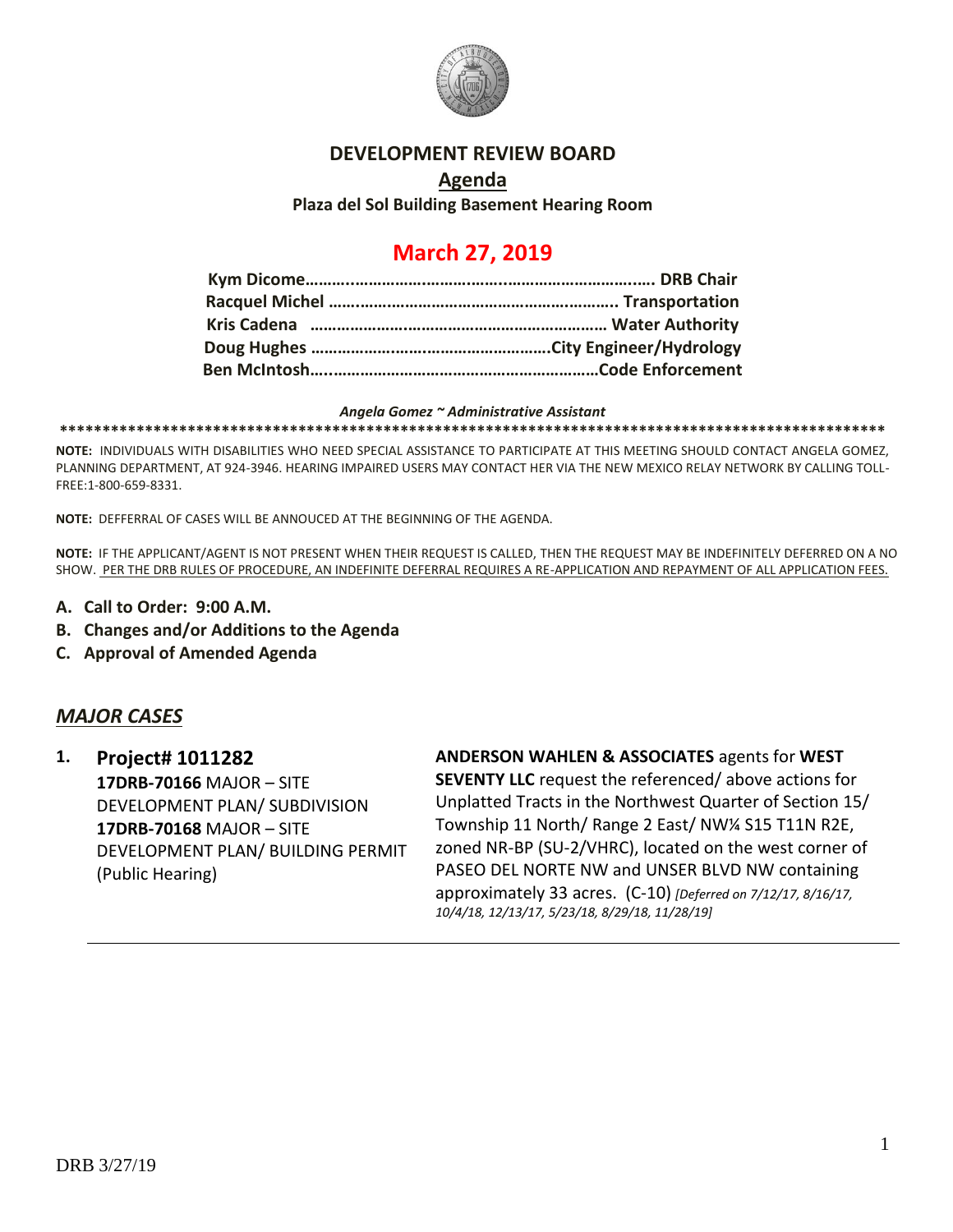**2**. **Project# PR-2019-002046 (1010582, 1001515) SI-2019-00032 -** SITE PLAN – DRB (Public Meeting)

**WILSON & COMPANY, agent(s**) for **COA SOLID WASTE MANAGEMENT DEPT**., request(s) the aforementioned action(s) for all or a portion of a northerly portion of TRACT 107B1A1 excluding portions of Right of Way and excluding a northerly portion, TRACT 107B1A2 excluding portion of Right of Way, TRACT in the SW Corner – TRACT 107B1B, TRACT 108A3A1A, TRACT 108A3A1B, and TRACT 108A3B, TRACTS 108A1A1B1B & 108A1A2B2**,** TRACT 108A1A2B1A, TRACT 107B2A2 excluding Rights of Way, TRACT 107B2A1, excluding portion of Right of Way, MRGCD Map#33, zoned NR-LM, located at 4600 EDITH BLVD NE (SE corner of COMANCHE RD NE AND EDITH BLVD NE), containing approximately 22.0 acre(s). (G-15) *[Deferred from 2/27/19]*

**PROPERTY OWNERS**: CITY OF ALBUQUERQUE

**REQUEST**: SITE PLAN FOR NEW ADMIN BUILDING, VEHICLE MAINTENANCE BUILDING, BIN REPAIR/WELD SHOP BUILDING AND STORAGE AREA, GUARD SHACK, RECYCLING DROP OFF AREA, PARKING AREAS AND CNG FUELING STATION

# *MINOR CASES*

**3. Project# PR-2019-001981 SD-2019-00060** – PRELIMINARY/FINAL PLAT (Public Meeting) **ARCH + PLAN LAND USE CONSULTANTS** agent(s) for **PAUL AND JOANN LUCERO** request(s) the aforementioned action(s) for all or a portion of LOT 7-A BLOCK 2 FORAKER GARDENS ADDN (REPL OF LT 7 BLK 2)**,** zoned R-1B, located at 618 PHOENIX AV NW+ 731 LA POBLANARD NW, east of  $8^{TH}$  STREET NW and north of MENUAL BLVD NW, containing approximately 0.45 acre(s). (H-14) **PROPERTY OWNERS**: LUCERO PAUL R & JOANN M **REQUEST**: LOT LINE ADJUSTMENT **4. Project# PR-2018-001457 SD-2019-00059** - PRELIMINARY/FINAL **ARCH + PLAN LAND USE CONSULTANTS** agent(s) for **CARL HAWKINS** request(s) the aforementioned action(s) for all or

PLAT (Public Meeting) a portion of LOT 13-A PLAT of LOTS 12-A & 13-A MAJOR ACRES**,** zoned R-1D, located at 924 MAJOR AV NW east of  $12^{TH}$  ST NW and south of CANDELARIA RD NW, containing approximately .8152 acre(s). (G-14)

**PROPERTY OWNERS**: HAWKINS CARL P **REQUEST**: SUBDIVIDE 1 EXISTING LOT INTO 2 LOTS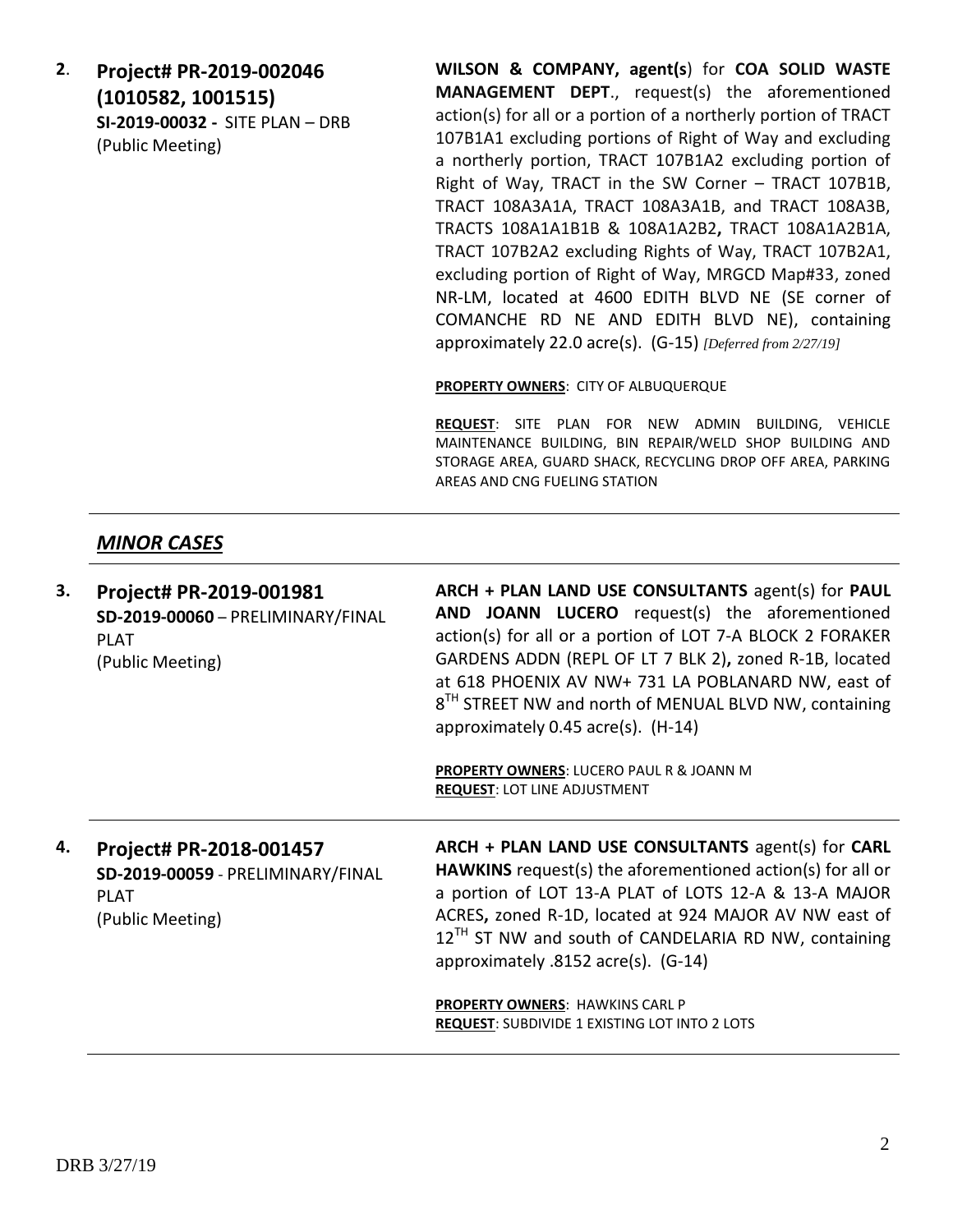**5. Project# PR-2018-001559 (1009721) SD-2019-00058** – PRELIMINARY/FINAL PLAT (Public Meeting) **ARCH + PLAN LAND USE CONSULTANTS** agent(s) for **JOHN AND LAURA FREED** request(s) the aforementioned action(s) for all or a portion of LOT 10-A-3-B, ALVARADO GARDENS UNIT 2, zoned R-A, located at 2710 CAMPBELL RD NW, containing approximately 0.3588 acre(s). (G-12) **PROPERTY OWNERS**: FREED JOHN L & LAURA J **REQUEST**: REPLAT TO INCLUDE THE VACATED PRIVATE EASEMENT (SD-2018-00079) **6. Project# PR-2018-001721 SD-2018-00097** – PRELIMINARY/FINAL PLAT (Public Meeting) **SURV-TEK INC.** agent(s) for **SWEENEY ET AL., UNSER CLIFFS, LLC** request(s) the aforementioned action(s) for all or a portion of LOTS 13 & 14 BLOCK 1**,** UNSER CLIFFS SUBDIVISION**,** zoned R-1D, located at RIM ROCK CIRCLE between east of UNSER BLVD NW and north of MOLTEN ROCK RD NW, containing approximately 0.7617 acre(s). (D-10) *[Deferred from 10/31/18, 12/19/18, 1/16/19, 2/27/19]* **PROPERTY OWNERS**: SWEENEY WALTER C III & MARY E ETAL **REQUEST**: CONSOLIDATION OF 2 LOTS INTO 1 **7. Project# PR-2019-002044 (1011642) SD-2019-00034** – PRELIMINARY PLAT **SD-2019-00030** – SITE PLAN - DRB **SD-2019-00039** –TEMP DEFERRAL OF SIDEWALK **SD-2019-00040** –SIDEWALK WAIVER (Public Hearing) **MARK GOODWIN & ASSOCIATES, PA** agent(s) for **CINNAMON MORNING DEVELOPMENT, LLC** request(s) the aforementioned action(s) for all or a portion of LOT 3 ALVARADO GARDENS ADDN UNIT 1**,** zoned R-A, located at 2700 RIO GRANDE BLVD NW, south of CAMPBELL RD NW and north of MATTHEW AVE NW containing approximately 2.5103 acre(s). (G-12 & G-13)*[Deferred from 2/27/19, 3/20/19]*

**PROPERTY OWNERS**: PERCILICK SUE E **REQUEST**: SUBDIVIDE INTO 8 LOTS (CLUSTER DEVELOPMENT)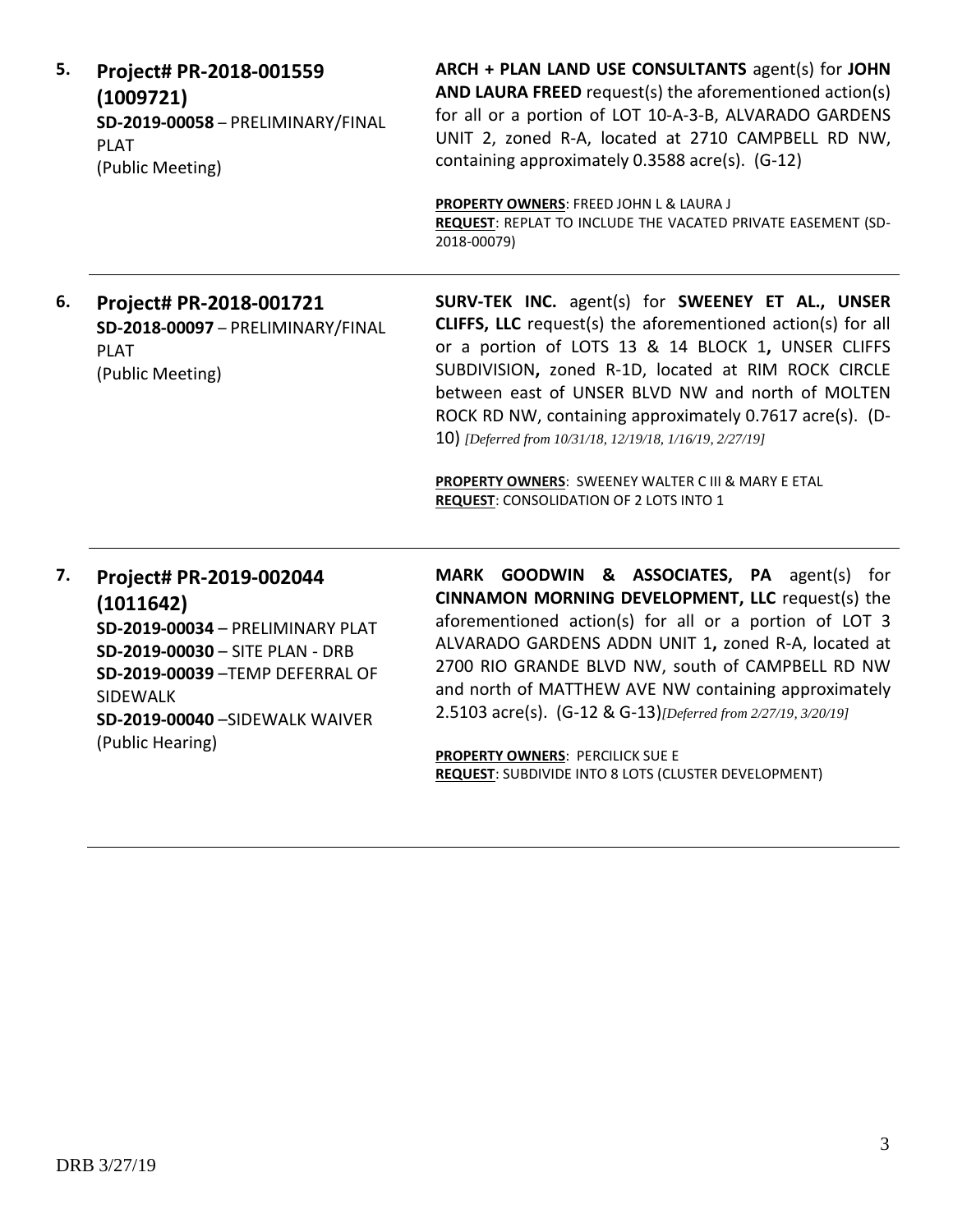**8. Project# PR-2018-001996 (1010401, 1004404) SD-2019-00028 -** AMENDMENT TO PRELIMINARY PLAT **SD-2019-00023 –** VACATION OF TEMPORARY PUBLIC ROADWAY EASEMENT **SD-2019-00030** – VACATION OF A PUBLIC WATER EASEMENT **SD-2019-00031** – VACATION OF A PUBLIC ROADWAY EASEMENT (Public Hearing)

**PRICE LAND AND DEVELOPMENT GROUP** agent(s) for **PV TRAILS ALBUQUERQUE, LLC** request(s) the aforementioned action(s) for all or a portion of TRACT H, DURANGO UNIT 1 (AKA DURANGO UNITS 3A & 3B) **,** zoned R-1D, located on WOODMONT AVE between RAINBOW AVE and PASEO DEL NORTE BLVD, containing approximately 18.83 acre(s). (C-9) *[Deferred from 2/13/19, 2/27/19, 3/20/19]*

**PROPERTY OWNERS**: PV TRAILS ALBUQUERQUE LLC **REQUEST**: AMEND PRELIMINARY PLAT FOR 35 RESIDENTIAL LOTS AND 1 TRACT

# **9. Project# PR-2018-001996 (1010401, 1004404) SD-2019-00024 -** PRELIMINARY PLAT **VA-2019-00032 –** TEMPORARY DEFERRAL OF SIDEWALK **VA-2019-00031** – SIDEWALK WAIVER **SD-2019-00029** – VACATION OF PUBLIC ROADWAY EASEMENT **SD-2019-00025** – VACATION OF A PUBLIC WATER AND SANITARY SEWER EASEMENT (Public Hearing)

**PRICE LAND AND DEVELOPMENT GROUP** agent(s) for **PV TRAILS ALBUQUERQUE, LLC** request(s) the aforementioned action(s) for all or a portion of TRACT H, DURANGO UNIT 1 (AKA DURANGO UNITS 4 & 5) **,** zoned R-1D, located on WOODMONT AVE between RAINBOW AVE and PASEO DEL NORTE BLVD, containing approximately 11.32 acre(s). (C-9) *[Deferred from 2/13/19, 2/27/19, 3/20/19]*

**PROPERTY OWNERS**: PV TRAILS ALBUQUERQUE LLC **REQUEST**: PRELIMINARY PLAT FOR 39 RESIDENTIAL LOTS

# **10. Project# PR-2018-001991 (1004404)**

**SD-2019-00026** – PRELIMINARY PLAT **VA-2019-00033** – TEMPORARY DEFERRAL OF SIDEWALK **SD-2019-0027** – VACATION OF TEMPORARY PUBLIC DRAINAGE EASEMENT (Public Hearing)

**PRICE LAND AND DEVELOPMENT GROUP** agent(s) for **PV TRAILS ALBUQUERQUE, LLC** request(s) the aforementioned action(s) for all or a portion of TRACT 6 BULK LAND PLAT OF THE TRAILS UNIT 3A & TRACT C CORRECTION PLAT OF VALLE PRADO UNIT 3 (AKA VALLE PRADO UNITS 4 & 5) **,**  zoned R-1D, located on WOODMONT AVE between RAINBOW AVE and PASEO DEL NORTE BLVD, containing approximately 15.52 acre(s). (C-9) *[Deferred from 2/13/19, 3/6/19, 3/20/19]*

**PROPERTY OWNERS**: PV TRAILS ALBUQUERQUE LLC **REQUEST**: PRELIMINARY PLAT FOR 93 RESIDENTIAL LOTS